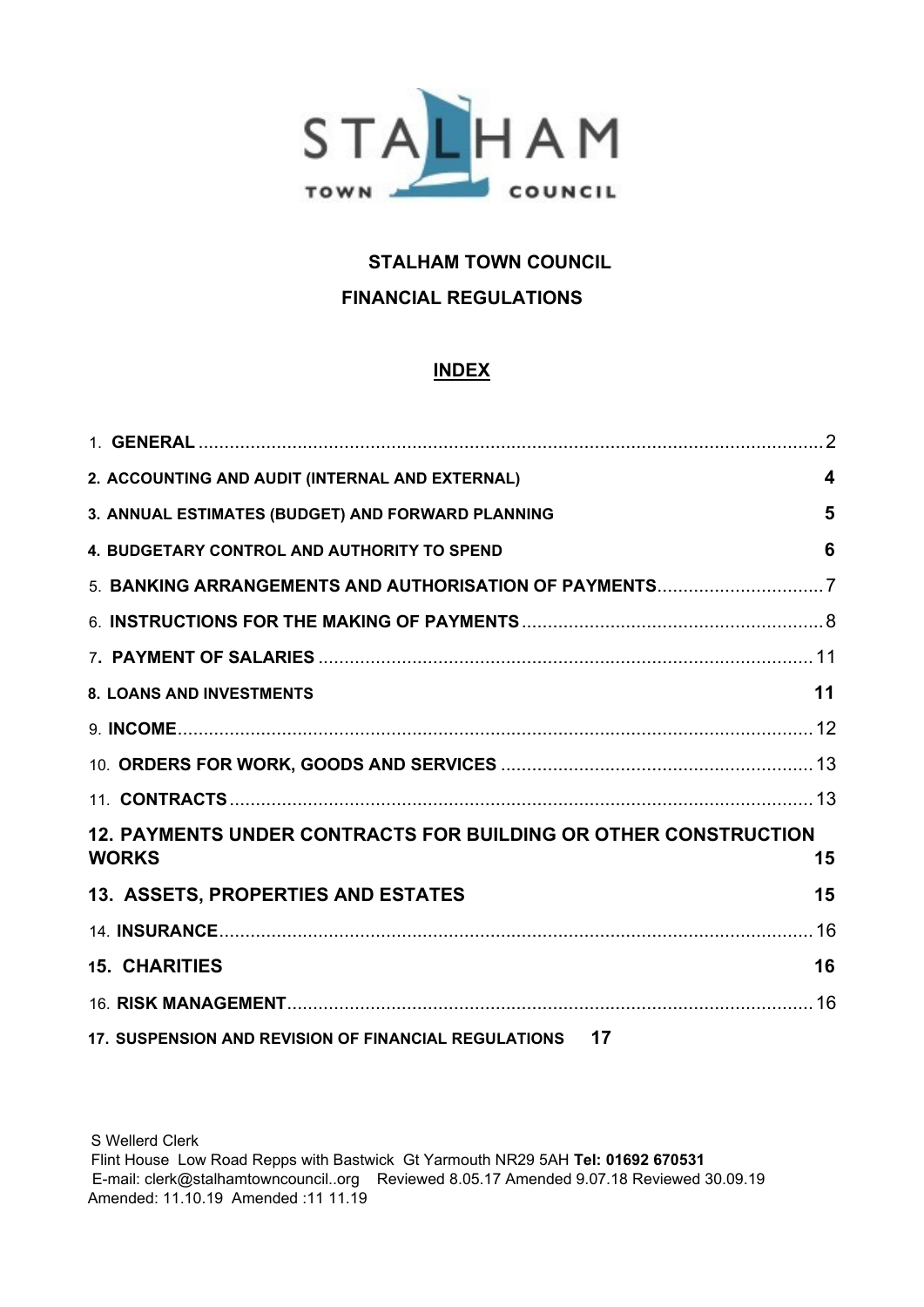These Financial Regulations were adopted by the Council at its Meeting held on  $12<sup>th</sup>$  May 2014 Reviewed 8.05.17 Amended 9.07.18 Amended November 2019

### **GENERAL**

- <span id="page-1-0"></span>1.1. These financial regulations govern the conduct of financial management by the council and may only be amended or varied by resolution of the council. Financial regulations are one of the council's three governing policy documents providing procedural guidance for members and officers. Financial regulations must be observed in conjunction with the council's standing orders and any individual financial regulations relating to contracts.
- 1.2. The council is responsible in law for ensuring that its financial management is adequate and effective and that the council has a sound system of internal control which facilitates the effective exercise of the council's functions, including arrangements for the management of risk.
- 1.3. The council's accounting control systems must include measures:
	- for the timely production of accounts;
	- that provide for the safe and efficient safeguarding of public money;
	- to prevent and detect inaccuracy and fraud; and
	- identifying the duties of officers.
- 1.4. These financial regulations demonstrate how the council meets these responsibilities and requirements.
- 1.5. At least once a year, prior to approving the Annual Governance Statement, the council must review the effectiveness of its system of internal control which shall be in accordance with proper practices.
- 1.6. Deliberate or wilful breach of these Regulations by an employee may give rise to disciplinary proceedings.
- 1.7. Members of Council are expected to follow the instructions within these Regulations and not to entice employees to breach them. Failure to follow instructions within these Regulations brings the office of Councillor into disrepute.
- 1.8. The Responsible Financial Officer (RFO) holds a statutory office to be appointed by the council. The Clerk has been appointed as RFO for this council and these regulations will apply accordingly.
- 1.9. The RFO;
	- acts under the policy direction of the council;
	- administers the council's financial affairs in accordance with all Acts, Regulations and proper practices;
	- determines on behalf of the council its accounting records and accounting control systems;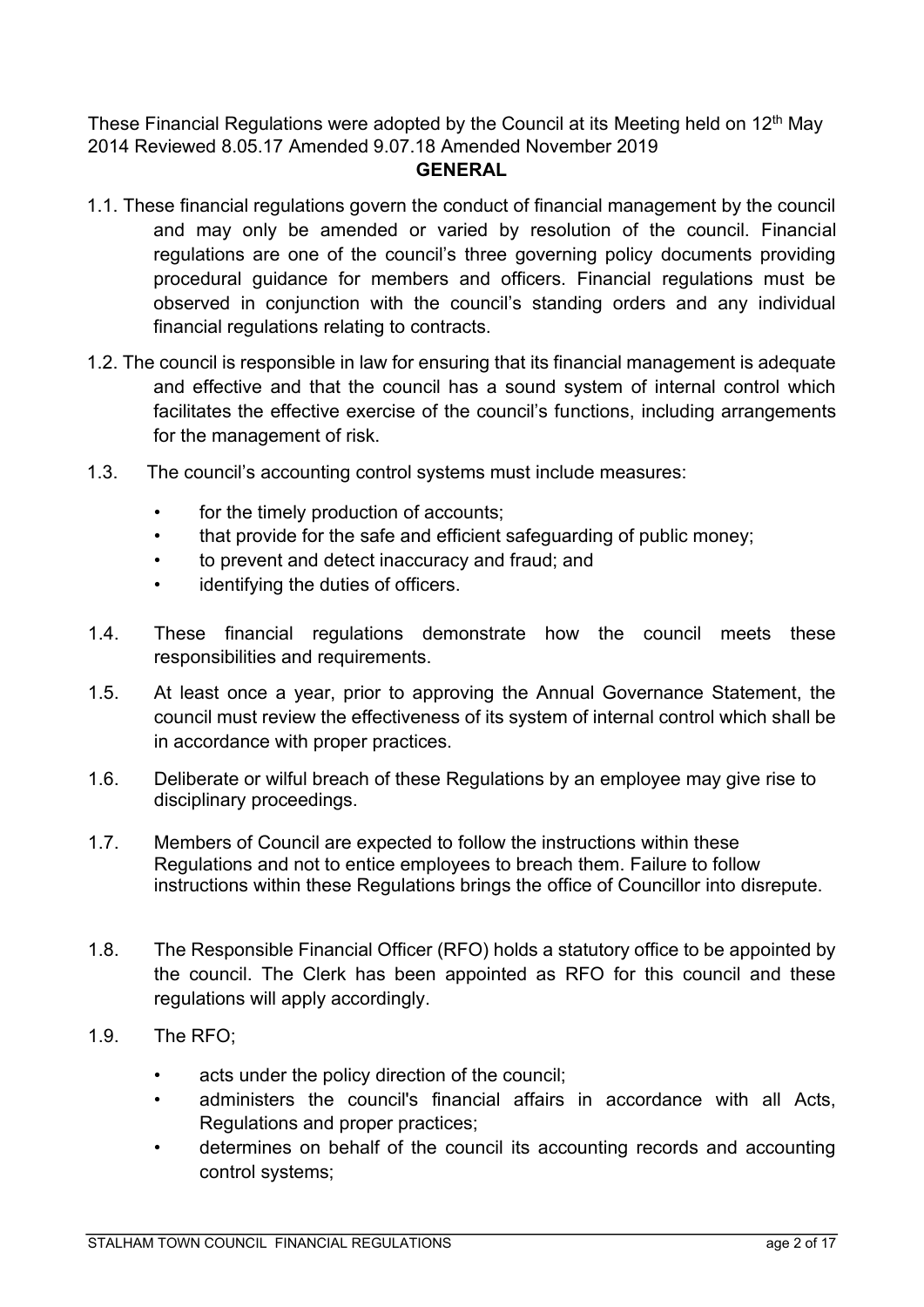- ensures the accounting control systems are observed;
- maintains the accounting records of the council up to date in accordance with proper practices;
- assists the council to secure economy, efficiency and effectiveness in the use of its resources; and
- produces financial management information as required by the council.
- 1.10. The accounting records determined by the RFO shall be sufficient to show and explain the council's transactions and to enable the RFO to ensure that any income and expenditure account and statement of balances, or record of receipts and payments and additional information, as the case may be, or management information prepared for the council from time to time comply with the Accounts and Audit Regulations<sup>1</sup>.
- 1.11. The accounting records determined by the RFO shall in particular contain:
	- entries from day to day of all sums of money received and expended by the council and the matters to which the income and expenditure or receipts and payments account relate;
	- a record of the assets and liabilities of the council; and
	- wherever relevant, a record of the council's income and expenditure in relation to claims made, or to be made, for any contribution, grant or subsidy.
- 1.12. The accounting control systems determined by the RFO shall include:
	- procedures to ensure that the financial transactions of the council are recorded as soon as reasonably practicable and as accurately and reasonably as possible;
	- procedures to enable the prevention and detection of inaccuracies and fraud and the ability to reconstruct any lost records;
	- identification of the duties of officers dealing with financial transactions and division of responsibilities of those officers in relation to significant transactions;
	- procedures to ensure that uncollectable amounts, including any bad debts are not submitted to the council for approval to be written off except with the approval of the RFO and that the approvals are shown in the accounting records; and
		- measures to ensure that risk is properly managed.
- 1.13. The council is not empowered by these Regulations or otherwise to delegate certain specified decisions. In particular any decision regarding:
	- setting the final budget or the precept (Council Tax Requirement);
	- approving accounting statements;

<sup>1</sup> In England - Accounts and Audit (England) Regulations 2011/817 In Wales - Accounts and Audit (Wales) Regulations 2005/368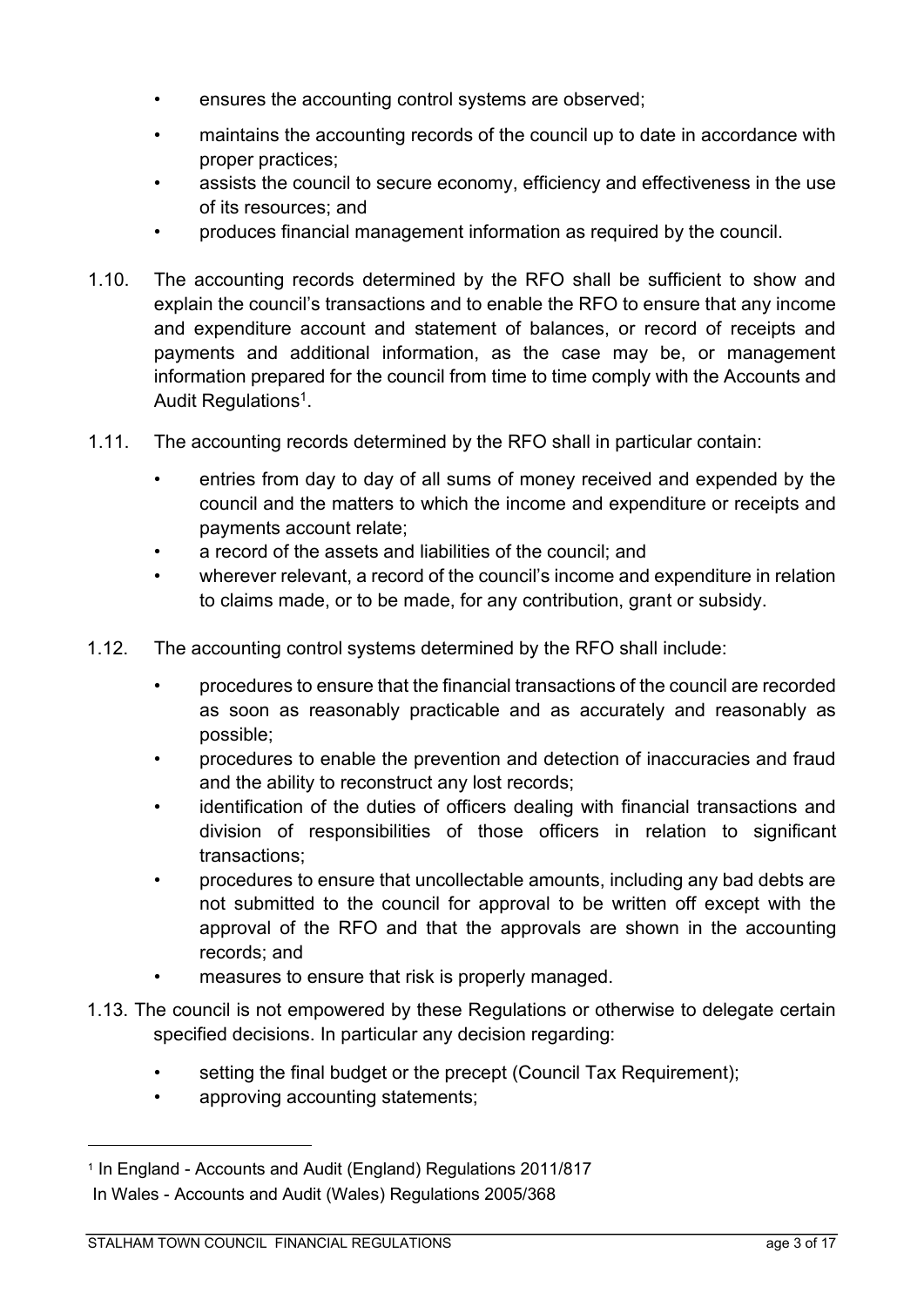- approving an annual governance statement;
- borrowing;
- writing off bad debts;
- declaring eligibility for the General Power of Competence and
- addressing recommendations in any report from the internal or external auditors, shall be a matter for the full council only.
- 1.14. In addition the council must:
	- determine and keep under regular review the bank mandate for all council bank accounts;
	- approve any grant or a single commitment in excess of £5,000; and
	- in respect of the annual salary for any employee have regard to recommendations about annual salaries of employees made by the relevant Committee in accordance with its terms of reference.
- 1.15. In these financial regulations, references to the Accounts and Audit Regulations or 'the regulations' shall mean the regulations issued under the provisions of section 27 of the Audit Commission Act 1998, or any superseding legislation, and then in force unless otherwise specified.

In these financial regulations the term 'proper practice' or 'proper practices' shall refer to guidance issued in *Governance and Accountability for Local Councils– a Practitioners' Guide (England)* issued by the Joint Practitioners Advisory Group (JPAG), available from the websites of NALC and the Society for Local Council Clerks (SLCC)

### **ACCOUNTING AND AUDIT (INTERNAL AND EXTERNAL)**

- <span id="page-3-0"></span>2.1. All accounting procedures and financial records of the council shall be determined by the RFO in accordance with the Accounts and Audit Regulations, appropriate Guidance and proper practices.
- 2.2. On a regular basis, at least once in each half year, and at each financial year end, a member other than the Chairman [or a cheque signatory] shall be appointed to verify bank reconciliations (for all accounts) produced by the RFO. The member shall sign the reconciliations and the original bank statements (or similar document) as evidence of verification. This activity shall on conclusion be reported, including any exceptions, to and noted by the Finance Committee.
- 2.3. The RFO shall complete the annual statement of accounts, annual report, and any related documents of the council contained in the Annual Return (as specified in proper practices) as soon as practicable after the end of the financial year and having certified the accounts shall submit them and report thereon to the council within the timescales set by the Accounts and Audit Regulations.
- 2.4. The council shall ensure that there is an adequate and effective system of internal audit of its accounting records, and of its system of internal control in accordance with proper practices. Any officer or member of the council shall make available such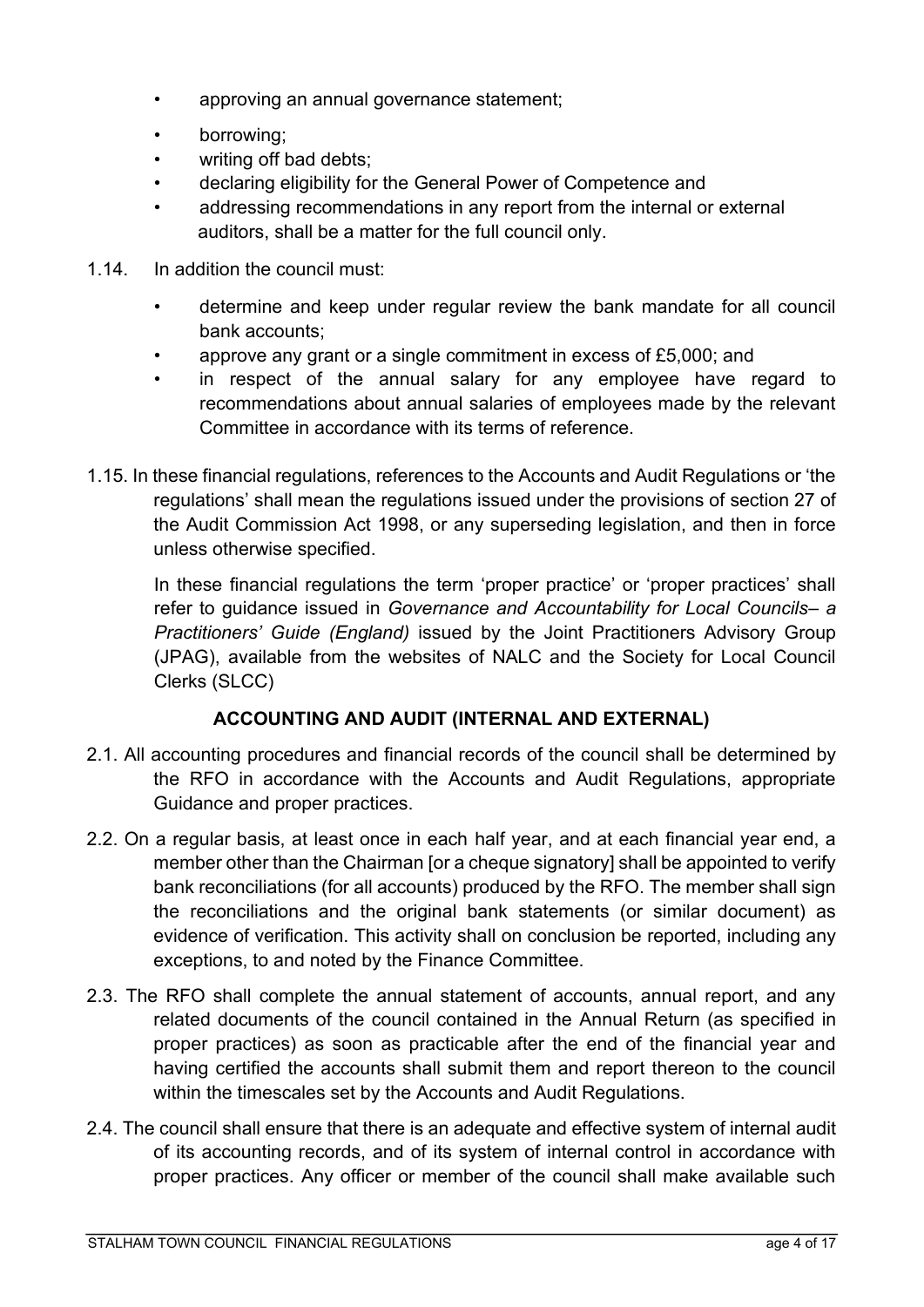documents and records as appear to the council to be necessary for the purpose of the audit and shall, as directed by the council, supply the RFO, internal auditor, or external auditor with such information and explanation as the council considers necessary for that purpose.

- 2.5. The internal auditor shall be appointed by and shall carry out the work in relation to internal controls required by the council in accordance with proper practices.
- 2.6. The internal auditor shall:
	- be competent and independent of the financial operations of the council;
	- report to council in writing, or in person, on a regular basis with a minimum of one annual written report during each financial year;
	- to demonstrate competence, objectivity and independence, be free from any actual or perceived conflicts of interest, including those arising from family relationships; and
	- have no involvement in the financial decision making, management or control of the council.
- 2.7. Internal or external auditors may not under any circumstances:
	- perform any operational duties for the council:
	- initiate or approve accounting transactions; or
	- direct the activities of any council employee, except to the extent that such employees have been appropriately assigned to assist the internal auditor.
	- 2.8. For the avoidance of doubt, in relation to internal audit the terms 'independent' and 'independence' shall have the same meaning as is described in proper practices.
	- 2.9. The RFO shall make arrangements for the exercise of electors' rights in relation to the accounts including the opportunity to inspect the accounts, books, and vouchers and display or publish any notices and statements of account required by Audit Commission Act 1998, or any superseding legislation, and the Accounts and Audit Regulations.
	- 2.10. The RFO shall, without undue delay, bring to the attention of all councillors any correspondence or report from internal or external auditors.

# **ANNUAL ESTIMATES (BUDGET) AND FORWARD PLANNING**

- <span id="page-4-0"></span>3.1. Each committee shall review its three year forecast of revenue and capital receipts and payments. Having regard to the forecast, it shall thereafter formulate and submit proposals for the following financial year to the council not later than the end of November each year including any proposals for revising the forecast.
- 3.2. The RFO must each year, by no later than December, prepare detailed estimates of all receipts and payments including the use of reserves and all sources of funding for the following financial year in the form of a budget to be considered by the Finance committee and the council.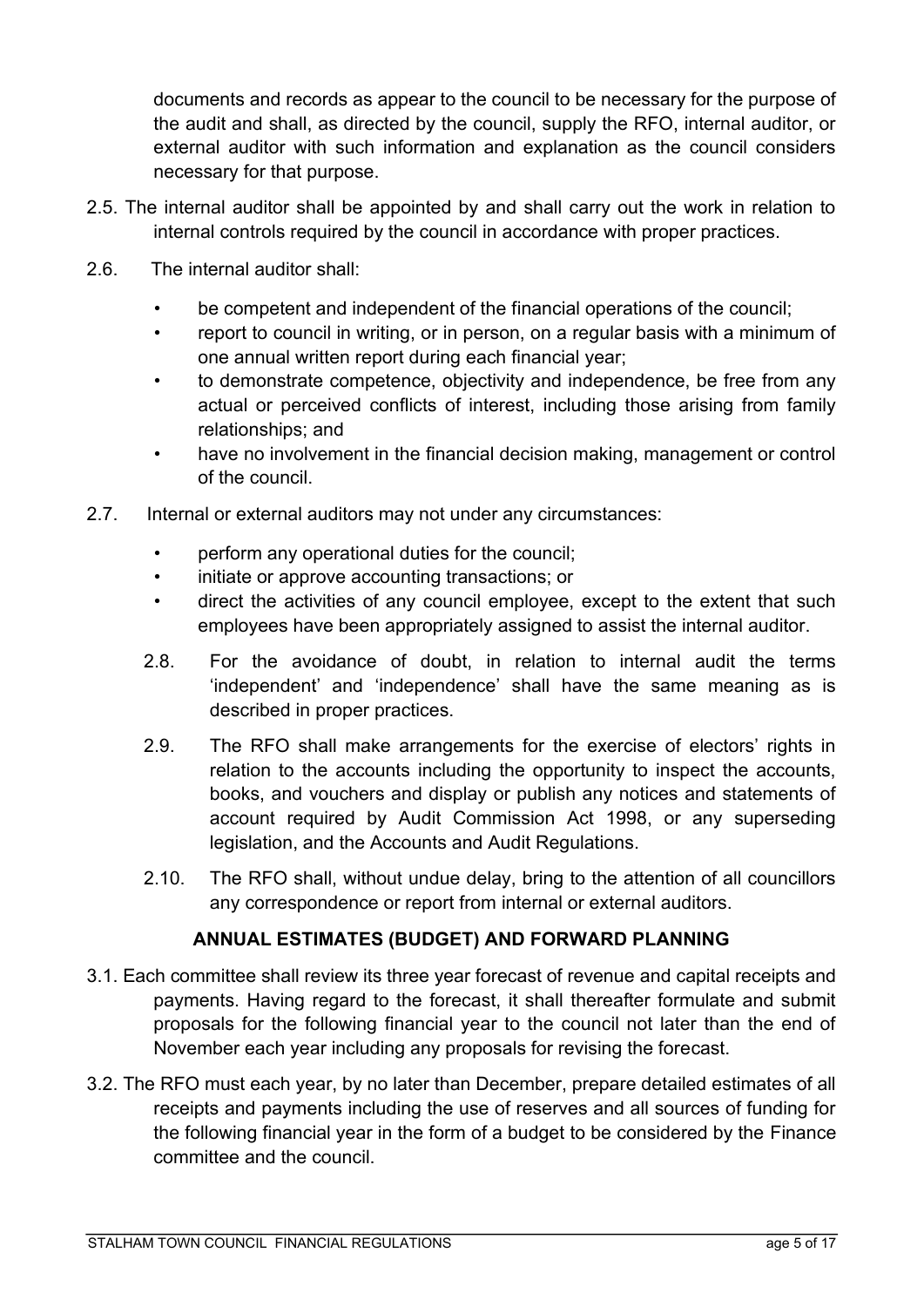- 3.3. The council shall consider annual budget proposals in relation to the council's three year forecast of revenue and capital receipts and payments including recommendations for the use of reserves and sources of funding and update the forecast accordingly.
- 3.4. The council shall fix the precept (council tax requirement), and relevant basic amount of council tax to be levied for the ensuing financial year not later than by the end of January each year. The RFO shall issue the precept to the billing authority and shall supply each member with a copy of the approved annual budget.
- 3.5. The approved annual budget shall form the basis of financial control for the ensuing year.

# **BUDGETARY CONTROL AND AUTHORITY TO SPEND**

- <span id="page-5-0"></span>4.1. Expenditure on revenue items may be authorised up to the amounts included for that class of expenditure in the approved budget. This authority is to be determined by:
	- the council for all items over £5,000;
	- a duly delegated committee of the council for items under £500; or
	- the Clerk, in conjunction with Chairman of Council or Chairman of the appropriate committee, for any items below £500.

Such authority is to be evidenced by a Minute or by an authorisation slip duly signed by the Clerk, and where necessary also by the appropriate Chairman.

Contracts may not be disaggregated to avoid controls imposed by these regulations.

- 4.2. No expenditure may be authorised that will exceed the amount provided in the revenue budget for that class of expenditure other than by resolution of the council, or duly delegated committee. During the budget year and with the approval of council having considered fully the implications for public services, unspent and available amounts may be moved to other budget headings or to an earmarked reserve as appropriate ('virement').
- 4.3. Unspent provisions in the revenue or capital budgets for completed projects shall not be carried forward to a subsequent year.
- 4.4. The salary budgets are to be reviewed at least annually in October for the following financial year and such review shall be evidenced by a hard copy schedule signed by the Clerk and the Chairman of Council or relevant committee. The RFO will inform committees of any changes impacting on their budget requirement for the coming year in good time.
- 4.5. In cases of extreme risk to the delivery of council services, the clerk may authorise revenue expenditure on behalf of the council which in the clerk's judgement it is necessary to carry out. Such expenditure includes repair, replacement or other work, whether or not there is any budgetary provision for the expenditure, subject to a limit of £500. The Clerk shall report such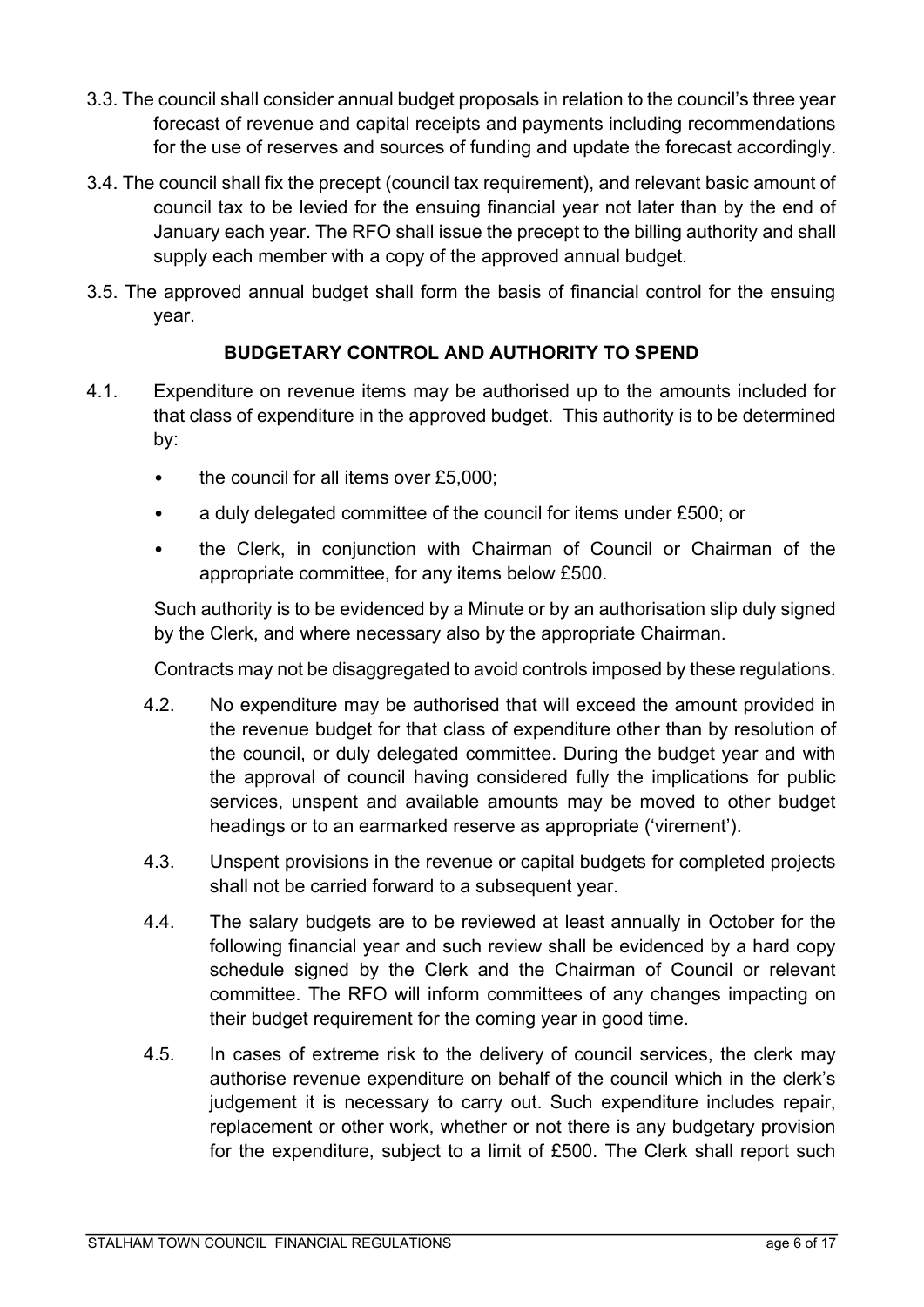action to the chairman as soon as possible and to the council as soon as practicable thereafter.

- 4.6. No expenditure shall be authorised in relation to any capital project and no contract entered into or tender accepted involving capital expenditure unless the council is satisfied that the necessary funds are available and the requisite borrowing approval has been obtained.
- 4.7. All capital works shall be administered in accordance with the council's standing orders and financial regulations relating to contracts.
- 4.8. The RFO shall regularly provide the council with a statement of receipts and payments to date under each head of the budgets, comparing actual expenditure to the appropriate date against that planned as shown in the budget. These statements are to be prepared at least at the end of each financial quarter and shall show explanations of material variances. For this purpose "material" shall be in excess of £100 or 15% of the budget.
- 4.9. Changes in earmarked reserves shall be approved by council as part of the budgetary control process.

# **BANKING ARRANGEMENTS AND AUTHORISATION OF PAYMENTS**

- <span id="page-6-0"></span>5.1. The council's banking arrangements, including the bank mandate, shall be made by the RFO and approved by the council; banking arrangements may not be delegated to a committee. They shall be regularly reviewed for safety and efficiency.
- 5.2. The RFO shall prepare a schedule of payments requiring authorisation, forming part of the Agenda for the Meeting and, together with the relevant invoices, present the schedule to council. The council shall review the schedule for compliance and, having satisfied itself shall authorise payment by a resolution of the council. A detailed list of all payments shall be disclosed within or as an attachment to the minutes of the meeting at which payment was authorised. Personal payments (including salaries, wages, expenses and any payment made in relation to the termination of a contract of employment) may be summarised to remove public access to any personal information.
- 5.3. All invoices for payment shall be examined, verified and certified by the RFO to confirm that the work, goods or services to which each invoice relates has been received, carried out, examined and represents expenditure previously approved by the council.
- 5.4. The RFO shall examine invoices for arithmetical accuracy and analyse them to the appropriate expenditure heading. The RFO shall take all steps to pay all invoices submitted, and which are in order, at the next available Council Meeting.
- 5.5. The Clerk and RFO shall have delegated authority to authorise the payment of items only in the following circumstances:
	- a) If a payment is necessary to avoid a charge to interest under the Late Payment of Commercial Debts (Interest) Act 1998, and the due date for payment is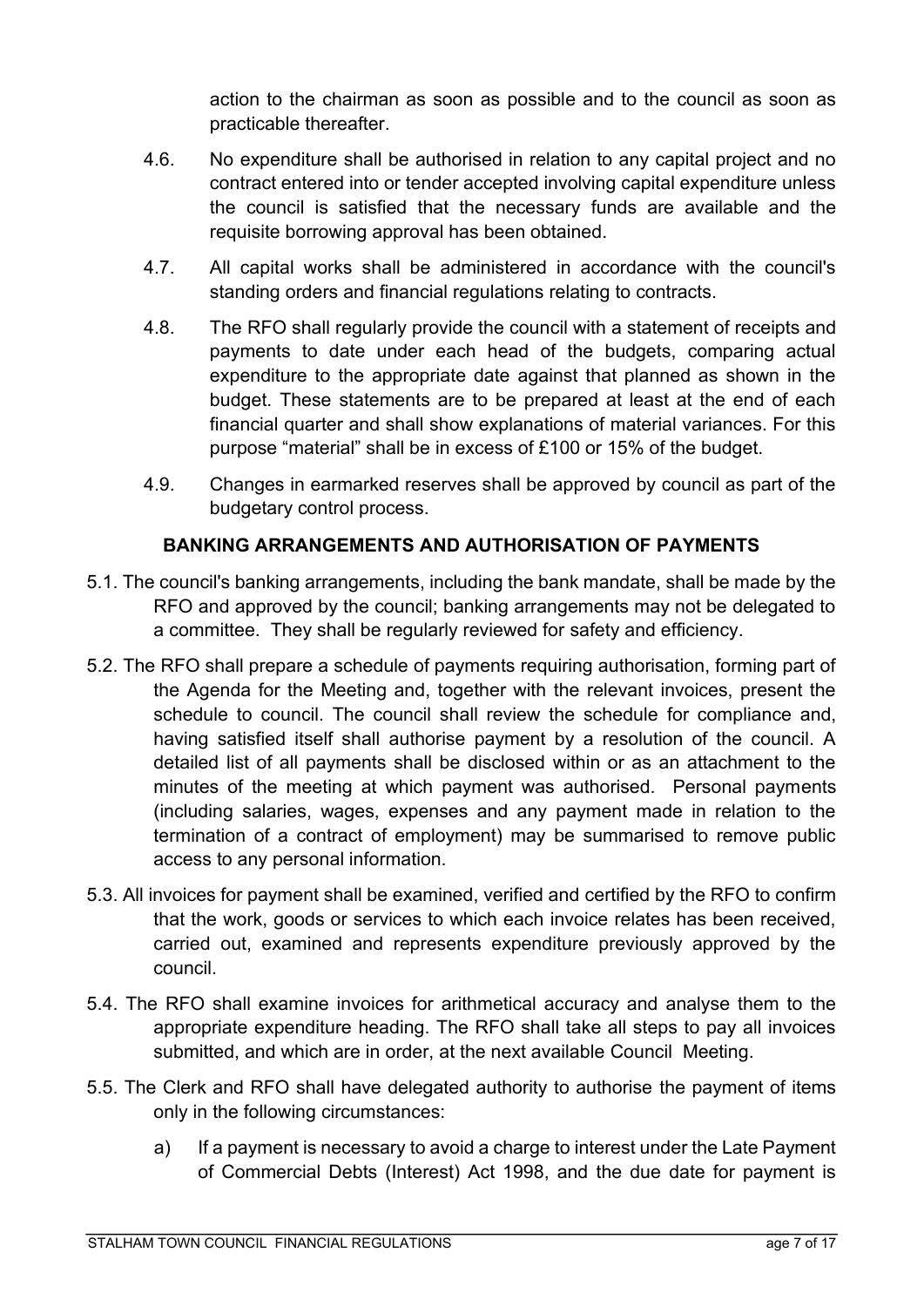before the next scheduled Meeting of council, where the Clerk and RFO certify that there is no dispute or other reason to delay payment, provided that a list of such payments shall be submitted to the next appropriate meeting of council

- b) An expenditure item authorised under 5.6 below (continuing contracts and obligations) provided that a list of such payments shall be submitted to the next appropriate meeting of council
- c) fund transfers within the councils banking arrangements up to the sum of £10,000, provided that a list of such payments shall be submitted to the next appropriate meeting of council .
- 5.6. For each financial year the Clerk and RFO shall draw up a list of due payments which arise on a regular basis as the result of a continuing contract, statutory duty, or obligation (such as but not exclusively, Salaries, PAYE and NI, Superannuation Fund and regular maintenance contracts and the like for which council, or a duly authorised committee, may authorise payment for the year provided that the requirements of regulation 4.1 (Budgetary Controls) are adhered to, provided also that a list of such payments shall be submitted to the next appropriate meeting of council .
- 5.7. A record of regular payments made under 5.6 above shall be drawn up and be signed by two members on each and every occasion when payment is authorised thus controlling the risk of duplicated payments being authorised and / or made.
- 5.8. In respect of grants a duly authorised committee shall approve expenditure within any limits set by council and in accordance with any Policy statement approved by council. Any Revenue or Capital Grant in excess of £5,000 shall before payment, be subject to ratification by resolution of the council.
- 5.9. Members are subject to the Code of Conduct that has been adopted by the council and shall comply with the Code and Standing Orders when a decision to authorise or instruct payment is made in respect of a matter in which they have a disclosable pecuniary or other interest, unless a dispensation has been granted.
- 5.10. The council will aim to rotate the duties of members in these Regulations so that onerous duties are shared out as evenly as possible over time.
- 5.11. Any changes in the recorded details of suppliers, such as bank account records, shall be approved in writing by a Member.

# **INSTRUCTIONS FOR THE MAKING OF PAYMENTS**

- <span id="page-7-0"></span>6.1. The council will make safe and efficient arrangements for the making of its payments.
- 6.2. Following authorisation under Financial Regulation 5 above, the council, a duly delegated committee or, if so delegated, the Clerk or RFO shall give instruction that a payment shall be made.
- 6.3. All payments shall be effected by cheque or other instructions to the council's bankers, or otherwise, in accordance with a resolution of Council .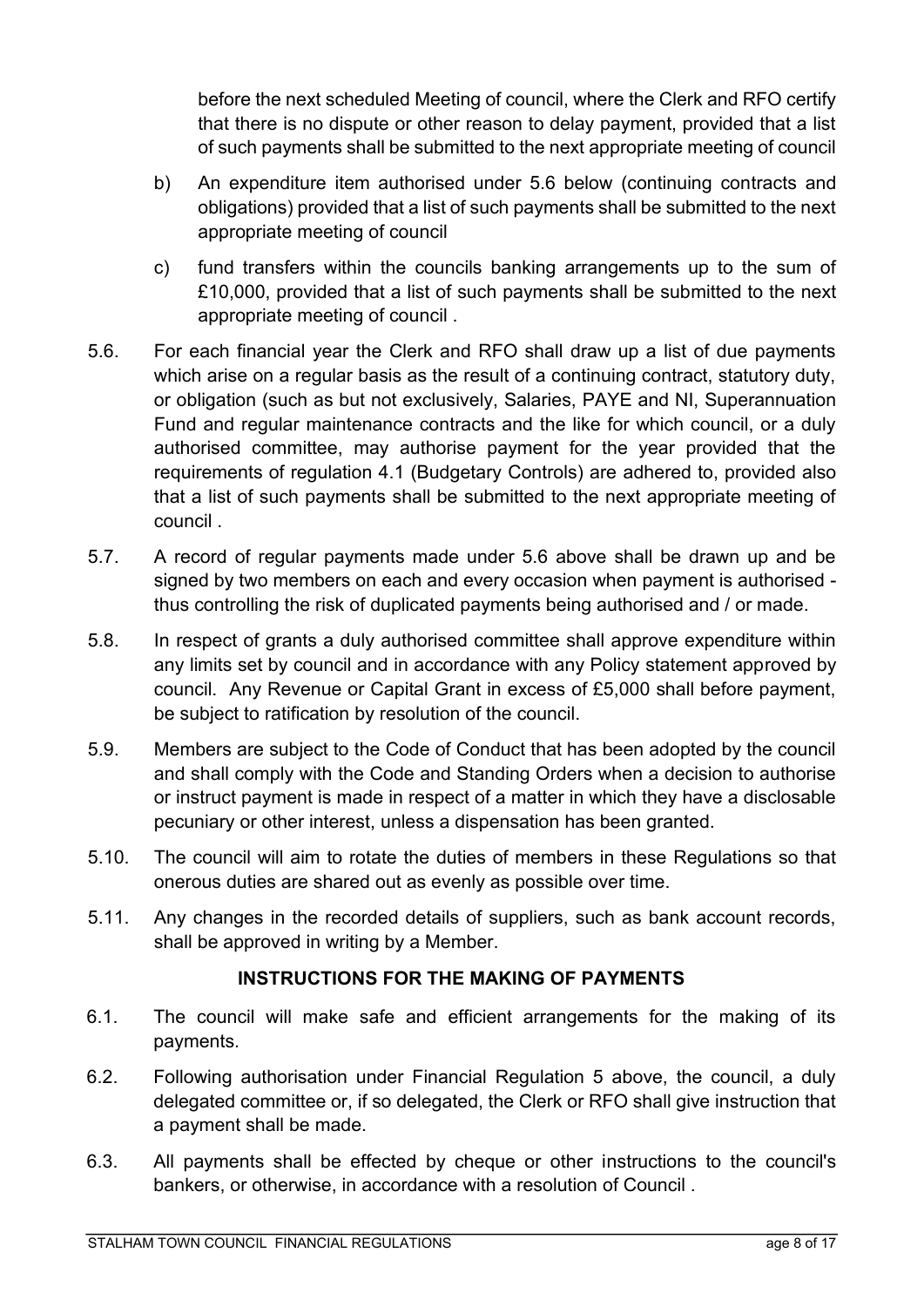- 6.4. Cheques or orders for payment drawn on the bank account in accordance with the schedule as presented to council or committee shall be signed by two members of council in accordance with a resolution instructing that payment. If a member who is also a bank signatory has declared a disclosable pecuniary interest, or has any other interest, in the matter in respect of which the payment is being made, that Councillor shall be required to consider Standing Orders, and thereby determine whether it is appropriate and / or permissible to be a signatory to the transaction in question.
- 6.5. To indicate agreement of the details shown on the cheque or order for payment with the counterfoil and the invoice or similar documentation, the signatories shall each also initial the cheque counterfoil.
- 6.6. Cheques or orders for payment shall not normally be presented for signature other than at a council or committee meeting (including immediately before or after such a meeting). Any signatures obtained away from such meetings shall be reported to the council at the next convenient meeting.
- 6.7. If thought appropriate by the council, payment for utility supplies (energy, telephone and water) and any National Non-Domestic Rates may be made by variable Direct Debit provided that the instructions are signed by two members and any payments are reported to council as made. The approval of the use of a variable Direct Debit shall be renewed by resolution of the council at least every two years.
- 6.8. If thought appropriate by the council, payment for certain items (principally Salaries) may be made by Banker's Standing Order provided that the instructions are signed, or otherwise evidenced by two members are retained and any payments are reported to council as made. The approval of the use of a Banker's Standing Order shall be renewed by resolution of the council at least every two years.
- 6.9. If thought appropriate by the council, payment for certain items may be made by BACS or CHAPS methods provided that the instructions for each payment are signed, or otherwise evidenced, by two authorised bank signatories are retained and any payments are reported to council as made. The approval of the use of BACS or CHAPS shall be renewed by resolution of the council at least every two years.
- 6.10. If thought appropriate by the council payment for certain items may be made by internet banking transfer provided evidence is retained showing which members approved the payment.
- 6.11. Where a computer requires use of a personal identification number (PIN) or other password(s), for access to the council's records on that computer, a note shall be made of the PIN and Passwords and shall be handed to and retained by the Chairman of Council in a sealed dated envelope. This envelope may not be opened other than in the presence of two other councillors. After the envelope has been opened, in any circumstances, the PIN and / or passwords shall be changed as soon as practicable. The fact that the sealed envelope has been opened, in whatever circumstances, shall be reported to all members immediately and formally to the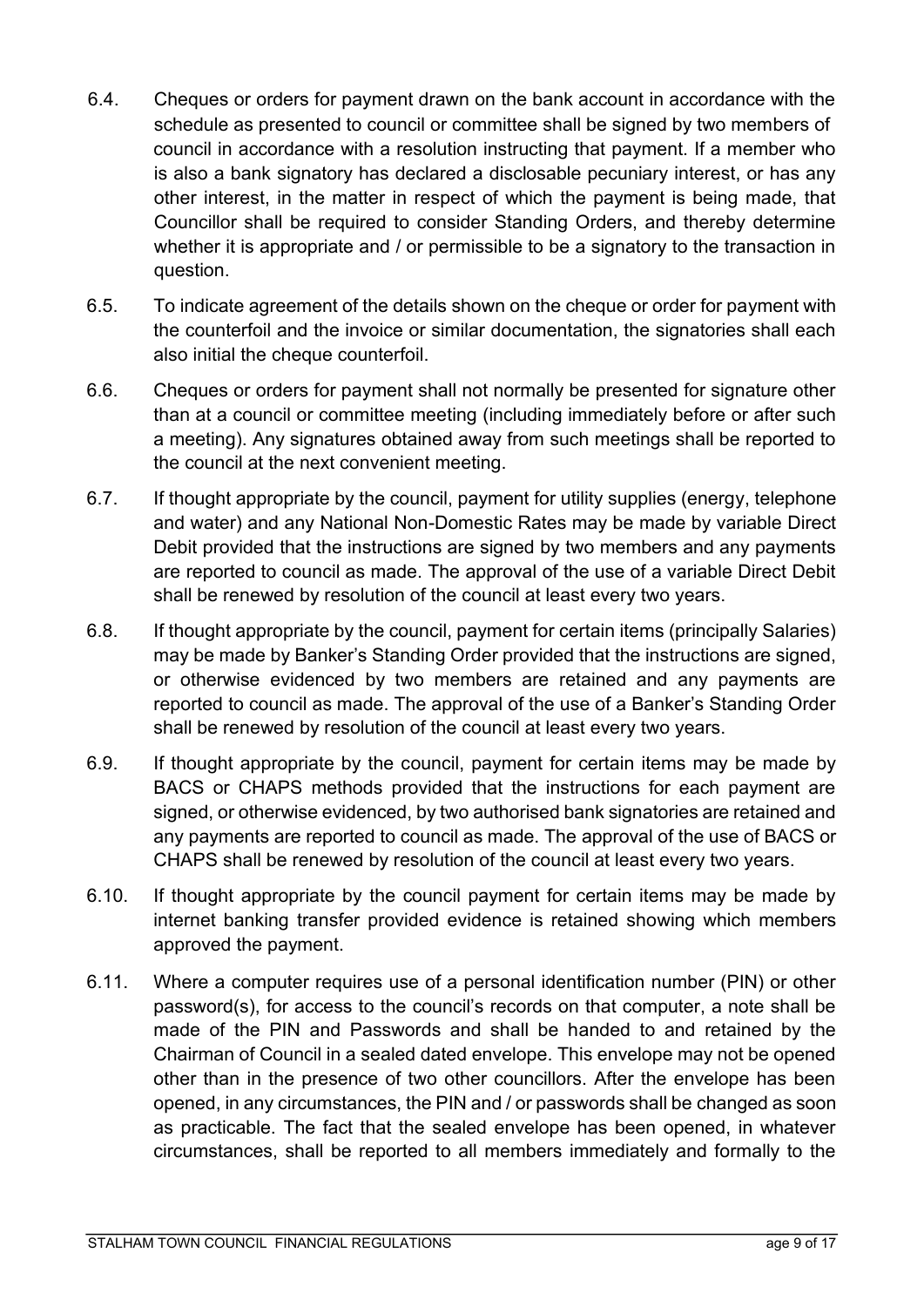next available meeting of the council. This will not be required for a member's personal computer used only for remote authorisation of bank payments

- 6.12. No employee or councillor shall disclose any PIN or password, relevant to the working of the council or its bank accounts, to any person not authorised in writing by the council or a duly delegated committee.
- 6.13. Regular back-up copies of the records on any computer shall be made and shall be stored securely away from the computer in question, and preferably off site.
- 6.14. The council, and any members using computers for the council's financial business, shall ensure that anti-virus, anti-spyware and firewall software with automatic updates, together with a high level of security, is used.
- 6.15. Where internet banking arrangements are made with any bank, the Clerk [RFO] shall be appointed as the Service Administrator. The bank mandate approved by the council shall identify a number of councillors who will be authorised to approve transactions on those accounts. The bank mandate will state clearly the amounts of payments that can be instructed by the use of the Service Administrator alone, or by the Service Administrator with a stated number of approvals.
- 6.16. Access to any internet banking accounts will be directly to the access page (which may be saved under "favourites"), and not through a search engine or e-mail link. Remembered or saved passwords facilities must not be used on any computer used for council banking work. Breach of this Regulation will be treated as a very serious matter under these regulations.
- 6.17. Changes to account details for suppliers, which are used for internet banking may only be changed on written hard copy notification by the supplier and supported by hard copy authority for change signed by two of the Clerk and a member. A programme of regular checks of standing data with suppliers will be followed
- 6.18. Any Debit Card issued for use will be specifically restricted to the Clerk and will also be restricted to a single transaction maximum value of £500 unless authorised by council or finance committee in writing before any order is placed.
- 6.19. A pre-paid debit card may be issued to employees with varying limits. These limits will be set by the council. Transactions and purchases made will be reported to the council and authority for topping-up shall be at the discretion of the council.
- 6.20. Any corporate credit card or trade card account opened by the council will be specifically restricted to use by the Clerk and shall be subject to automatic payment in full at each month-end. Personal credit or debit cards of members or staff shall not be used under any circumstances.
- 6.21. The council will not maintain any form of cash float. All cash received must be banked intact. Any payments made in cash by the Clerk for example for postage or minor stationery items) shall be refunded on a regular basis, at least quarterly..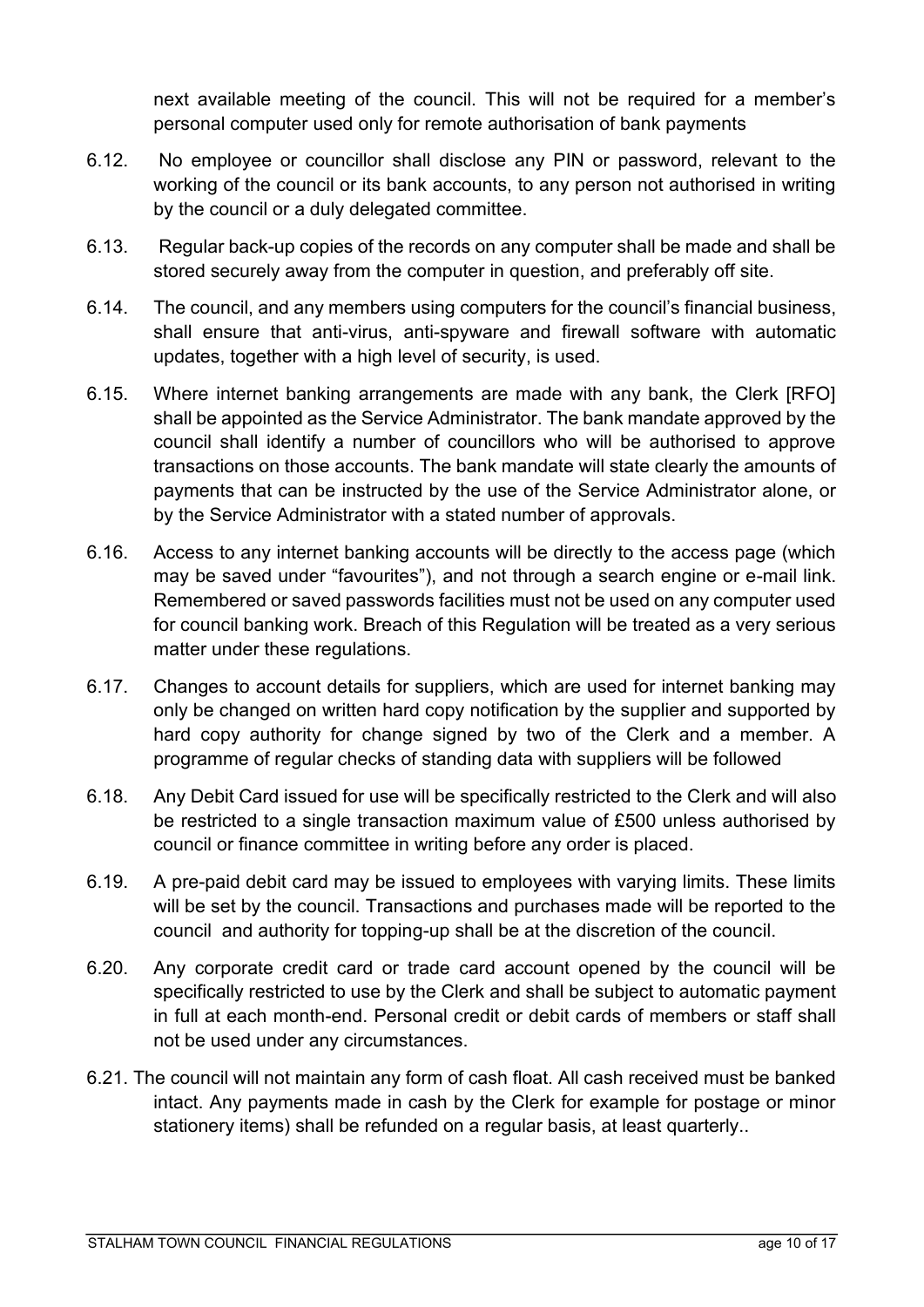### **PAYMENT OF SALARIES**

- <span id="page-10-0"></span>7.1. As an employer, the council shall make arrangements to meet fully the statutory requirements placed on all employers by PAYE and National Insurance legislation. The payment of all salaries shall be made in accordance with payroll records and the rules of PAYE and National Insurance currently operating, and salary rates shall be as agreed by council, or duly delegated committee.
- 7.2. Payment of salaries and payment of deductions from salary such as may be required to be made for tax, national insurance and pension contributions, or similar statutory or discretionary deductions must be made in accordance with the payroll records and on the appropriate dates stipulated in employment contracts, provided that each payment is reported to the next available council meeting, as set out in these regulations above.
- 7.3. No changes shall be made to any employee's pay, emoluments, or terms and conditions of employment without the prior consent of the Finance committee.
- 7.4. Each and every payment to employees of net salary and to the appropriate creditor of the statutory and discretionary deductions shall be recorded in a separate confidential record (confidential cash book). This confidential record is not open to inspection or review (under the Freedom of Information Act 2000 or otherwise) other than:
	- a) by any councillor who can demonstrate a need to know;
	- b) by the internal auditor;
	- c) by the external auditor; or
	- d) by any person authorised under Audit Commission Act 1998, or any superseding legislation.
- 7.5. The total of such payments in each calendar month shall be reported with all other payments as made as may be required under these Financial Regulations, to ensure that only payments due for the period have actually been paid.
- 7.6. An effective system of personal performance management should be maintained.
- 7.7. Any termination payments shall be supported by a clear business case and reported to the council. Termination payments shall only be authorised by council.
- 7.8. Before employing interim staff the council must consider a full business case.

### **LOANS AND INVESTMENTS**

- <span id="page-10-1"></span>8.1. All borrowings shall be effected in the name of the council, after obtaining any necessary borrowing approval. Any application for borrowing approval shall be approved by Council as to terms and purpose. The application for Borrowing Approval, and subsequent arrangements for the Loan shall only be approved by full council.
- 8.2. Any financial arrangement which does not require formal Borrowing Approval from the Secretary of State/Welsh Assembly Government (such as Hire Purchase or Leasing of tangible assets) shall be subject to approval by the full council. In each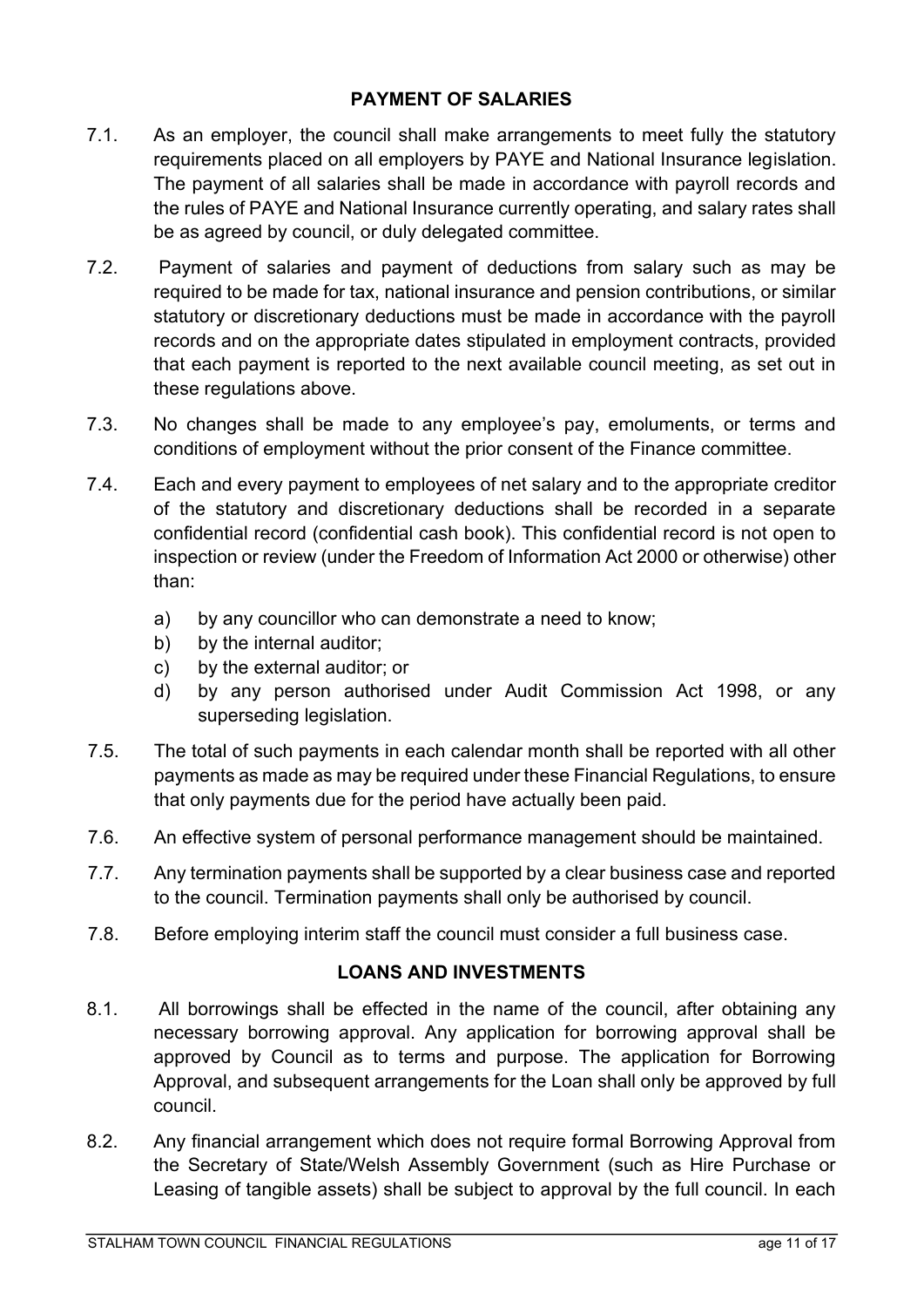case a report in writing shall be provided to council in respect of value for money for the proposed transaction.

- 8.3. The council will arrange with the council's Banks and Investment providers for the sending of a copy of each statement of account to the Chairman of the council at the same time as one is issued to the Clerk or RFO.
- 8.4. All loans and investments shall be negotiated in the name of the Council and shall be for a set period in accordance with council policy.
- 8.5. The council shall consider the need for an Investment Strategy and Policy which, if drawn up, shall be in accordance with relevant regulations, proper practices and guidance. Any Strategy and Policy shall be reviewed by the council at least annually.
- 8.6. All investments of money under the control of the council shall be in the name of the council.
- 8.7. All investment certificates and other documents relating thereto shall be retained in the custody of the RFO.
- 8.8. Payments in respect of short term or long term investments, including transfers between bank accounts held in the same bank, or branch, shall be made in accordance with Regulation 5 (Authorisation of payments) and Regulation 6 (Instructions for payments).

#### **INCOME**

- <span id="page-11-0"></span>9.1. The collection of all sums due to the council shall be the responsibility of and under the supervision of the RFO.
- 9.2. Particulars of all charges to be made for work done, services rendered or goods supplied shall be agreed annually by the council, notified to the RFO and the RFO shall be responsible for the collection of all accounts due to the council.
- 9.3. The council will review all fees and charges at least annually, following a report of the Clerk.
- 9.4. Any sums found to be irrecoverable and any bad debts shall be reported to the council and shall be written off in the year.
- 9.5. All sums received on behalf of the council shall be banked intact as directed by the RFO. In all cases, all receipts shall be deposited with the council's bankers with such frequency as the RFO considers necessary.
- 9.6. The origin of each receipt shall be entered on the paying-in slip.
- 9.7. Personal cheques shall not be cashed out of money held on behalf of the council.
- 9.8. The RFO shall promptly complete any VAT Return that is required. Any repayment claim due in accordance with VAT Act 1994 section 33 shall be made at least annually coinciding with the financial year end.
- 9.9. Where any significant sums of cash are regularly received by the council, the RFO shall take such steps as are agreed by the council to ensure that more than one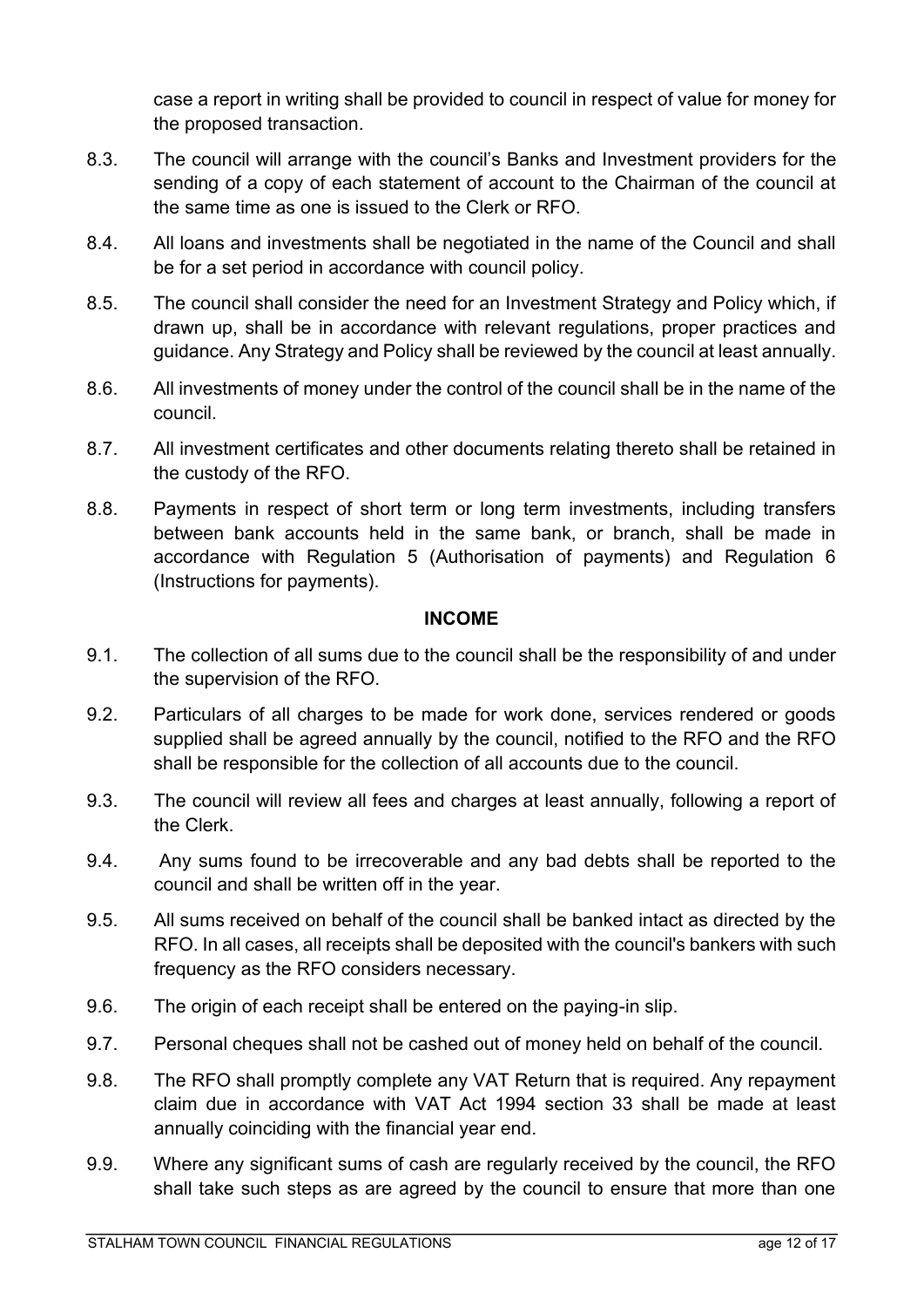person is present when the cash is counted in the first instance, that there is a reconciliation to some form of control such as ticket issues, and that appropriate care is taken in the security and safety of individuals banking such cash.

9.10. Any income arising which is the property of a charitable trust shall be paid into a charitable bank account. Instructions for the payment of funds due from the charitable trust to the council (to meet expenditure already incurred by the authority) will be given by the Managing Trustees of the charity meeting separately from any council meeting(see also Regulation 16 below) ].

# **ORDERS FOR WORK, GOODS AND SERVICES**

- <span id="page-12-0"></span>10.1. An official order or letter shall be issued for all work, goods and services unless a formal contract is to be prepared or an official order would be inappropriate. Copies of orders shall be retained.
- 10.2. Order books shall be controlled by the RFO.
- 10.3. All members and Officers are responsible for obtaining value for money at all times. An officer issuing an official order shall ensure as far as reasonable and practicable that the best available terms are obtained in respect of each transaction, usually by obtaining three or more quotations or estimates from appropriate suppliers, subject to any *de minimis* provisions in Regulation 11 (I) below.
- 10.4. A member may not issue an official order or make any contract on behalf of the council.
- 10.5. The RFO shall verify the lawful nature of any proposed purchase before the issue of any order, and in the case of new or infrequent purchases or payments, the RFO shall ensure that the statutory authority shall be reported to the meeting at which the order is approved so that the Minutes can record the power being used.

### **CONTRACTS**

- <span id="page-12-1"></span>1.1. Procedures as to contracts are laid down as follows:
	- a. Every contract shall comply with these financial regulations, and no exceptions shall be made otherwise than in an emergency provided that this regulation need not apply to contracts which relate to items (i) to (vi) below:
		- i. for the supply of gas, electricity, water, sewerage and telephone services;
		- ii. for specialist services such as are provided by solicitors, accountants, surveyors and planning consultants;
		- iii. for work to be executed or goods or materials to be supplied which consist of repairs to or parts for existing machinery or equipment or plant;
		- iv. for work to be executed or goods or materials to be supplied which constitute an extension of an existing contract by the council;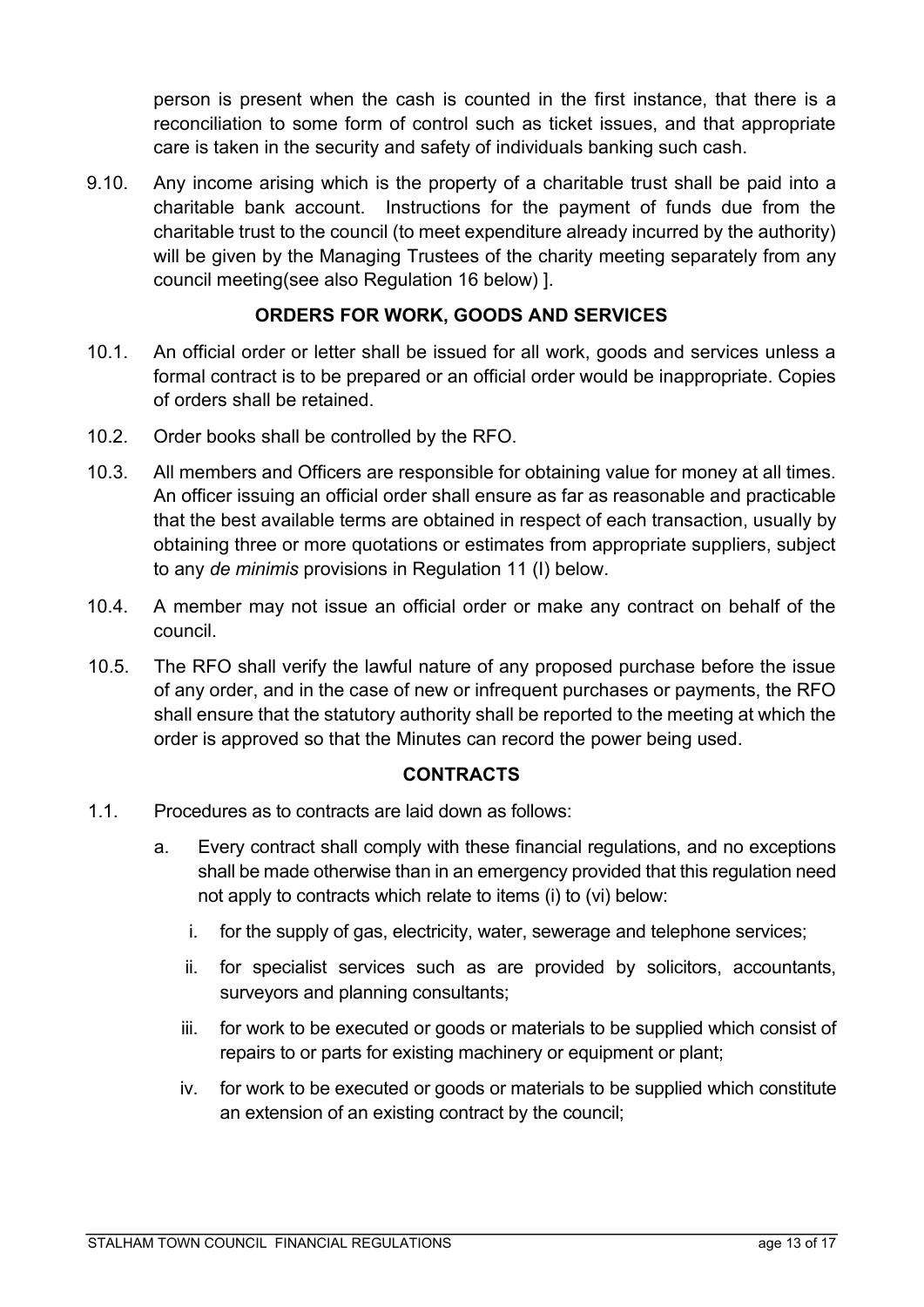- v. for additional audit work of the external auditor up to an estimated value of £500 (in excess of this sum the Clerk and RFO shall act after consultation with the Chairman and Vice Chairman of council); and
- vi. for goods or materials proposed to be purchased which are proprietary articles and / or are only sold at a fixed price.
- b. Where the council intends to procure or award a public supply contract, public service contract or public works contract as defined by The Public Contracts Regulations 2015 ("the Regulations") which is valued at £25,000 or more, the council shall comply with the relevant requirements of the Regulations<sup>1</sup>.
- c. The full requirements of The Regulations, as applicable, shall be followed in respect of the tendering and award of a public supply contract, public service contract or public works contract which exceed thresholds in The Regulations set by the Public Contracts Directive 2014/24/EU (which may change from time to  $time)^2$ .
- d. When applications are made to waive financial regulations relating to contracts to enable a price to be negotiated without competition the reason shall be embodied in a recommendation to the council.
- e. Such invitation to tender shall state the general nature of the intended contract and the Clerk shall obtain the necessary technical assistance to prepare a specification in appropriate cases. The invitation shall in addition state that tenders must be addressed to the Clerk in the ordinary course of post. Each tendering firm shall be supplied with a specifically marked envelope in which the tender is to be sealed and remain sealed until the prescribed date for opening tenders for that contract.
- f. All sealed tenders shall be opened at the same time on the prescribed date by the Clerk in the presence of at least one member of council.
- g. Any invitation to tender issued under this regulation shall be subject to Standing Orders[], <sup>3</sup> [insert reference of the council's relevant standing order] and shall refer to the terms of the Bribery Act 2010.
- h. When it is to enter into a contract of less than £25,000 in value for the supply of goods or materials or for the execution of works or specialist services other than such goods, materials, works or specialist services as are excepted as set out in paragraph (a) the Clerk or RFO shall obtain 3 quotations (priced descriptions of the proposed supply); where the value is below [£3,000] and above [£100] the

<sup>1</sup> The Regulations require councils to use the Contracts Finder website to advertise contract opportunities, set out the procedures to be followed in awarding new contracts and to publicise the award of new contracts <sup>2</sup> Thresholds currently applicable are:

a. For public supply and public service contracts 209,000 Euros (£164,176)

b. For public works contracts 5,225,000 Euros (£4,104,394)

<sup>3</sup> Based on NALC's model standing order 18d in Local Councils Explained © 2013 National Association of Local Councils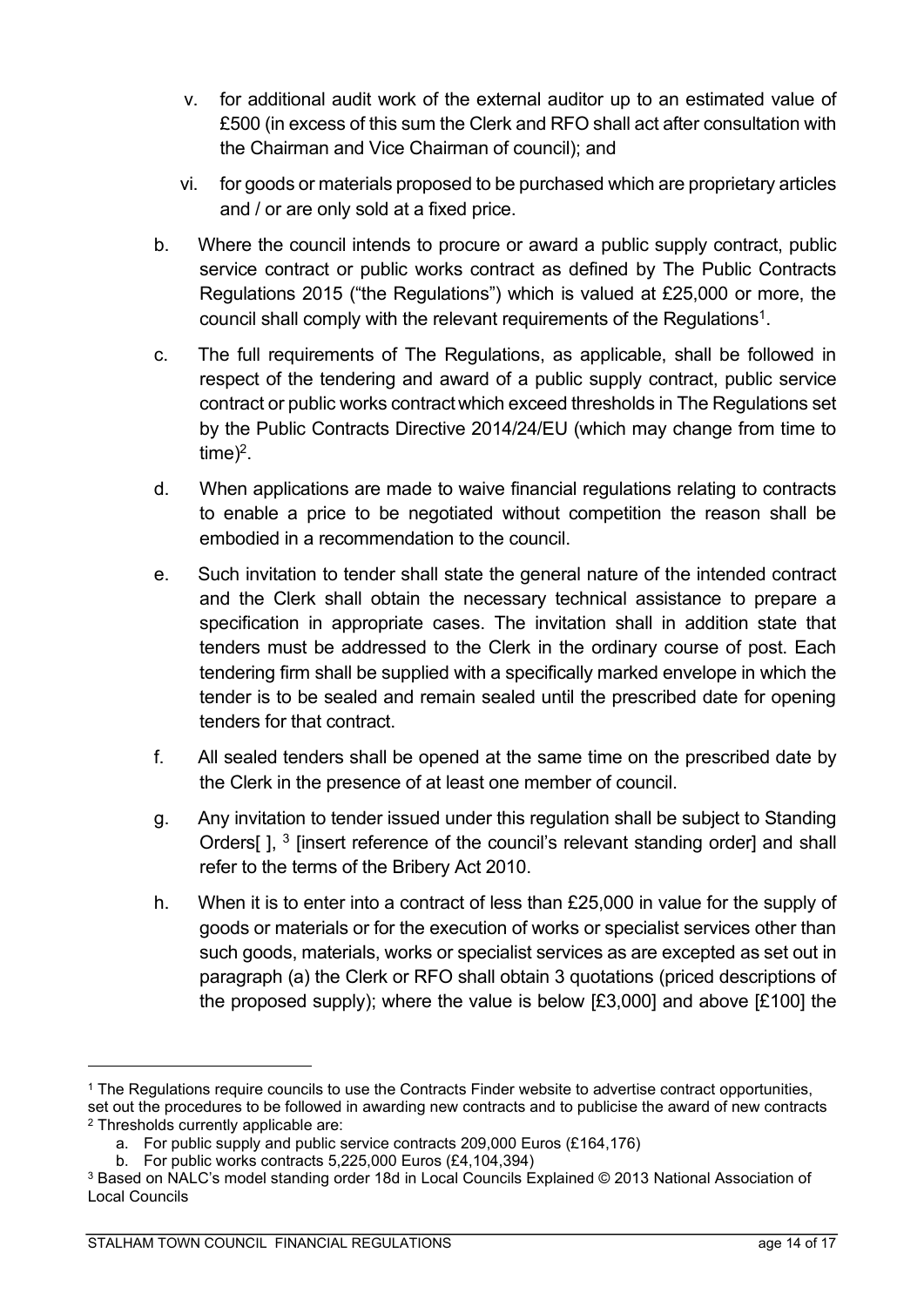Clerk or RFO shall strive to obtain 3 estimates. Otherwise, Regulation 10.2 above shall apply.

i. The council shall not be obliged to accept the lowest or any tender, quote or estimate.

Should it occur that the council, or duly delegated committee, does not accept any tender, quote or estimate, the work is not allocated and the council requires further pricing, provided that the specification does not change, no person shall be permitted to submit a later tender, estimate or quote who was present when the original decision making process was being undertaken

# <span id="page-14-0"></span>**PAYMENTS UNDER CONTRACTS FOR BUILDING OR OTHER CONSTRUCTION WORKS**

- 12.1. Payments on account of the contract sum shall be made within the time specified in the contract by the RFO upon authorised certificates of the architect or other consultants engaged to supervise the contract (subject to any percentage withholding as may be agreed in the particular contract).
- 12.2. Where contracts provide for payment by instalments the RFO shall maintain a record of all such payments. In any case where it is estimated that the total cost of work carried out under a contract, excluding agreed variations, will exceed the contract sum of 5% or more a report shall be submitted to the council.
- 12.3. Any variation to a contract or addition to or omission from a contract must be approved by the council and Clerk to the contractor in writing, the council being informed where the final cost is likely to exceed the financial provision.

# **ASSETS, PROPERTIES AND ESTATES**

- <span id="page-14-1"></span>13.1. The Clerk shall make appropriate arrangements for the custody of all title deeds and Land Registry Certificates of properties held by the council. The RFO shall ensure a record is maintained of all properties held by the council, recording the location, extent, plan, reference, purchase details, nature of the interest, tenancies granted, rents payable and purpose for which held in accordance with Accounts and Audit Regulations.
- 13.2. No tangible moveable property shall be purchased or otherwise acquired, sold, leased or otherwise disposed of, without the authority of the council, together with any other consents required by law, save where the estimated value of any one item of tangible movable property does not exceed £250.
- 13.3. No real property (interests in land) shall be sold, leased or otherwise disposed of without the authority of the council, together with any other consents required by law, In each case a Report in writing shall be provided to council in respect of valuation and surveyed condition of the property (including matters such as planning permissions and covenants) together with a proper business case (including an adequate level of consultation with the electorate).

.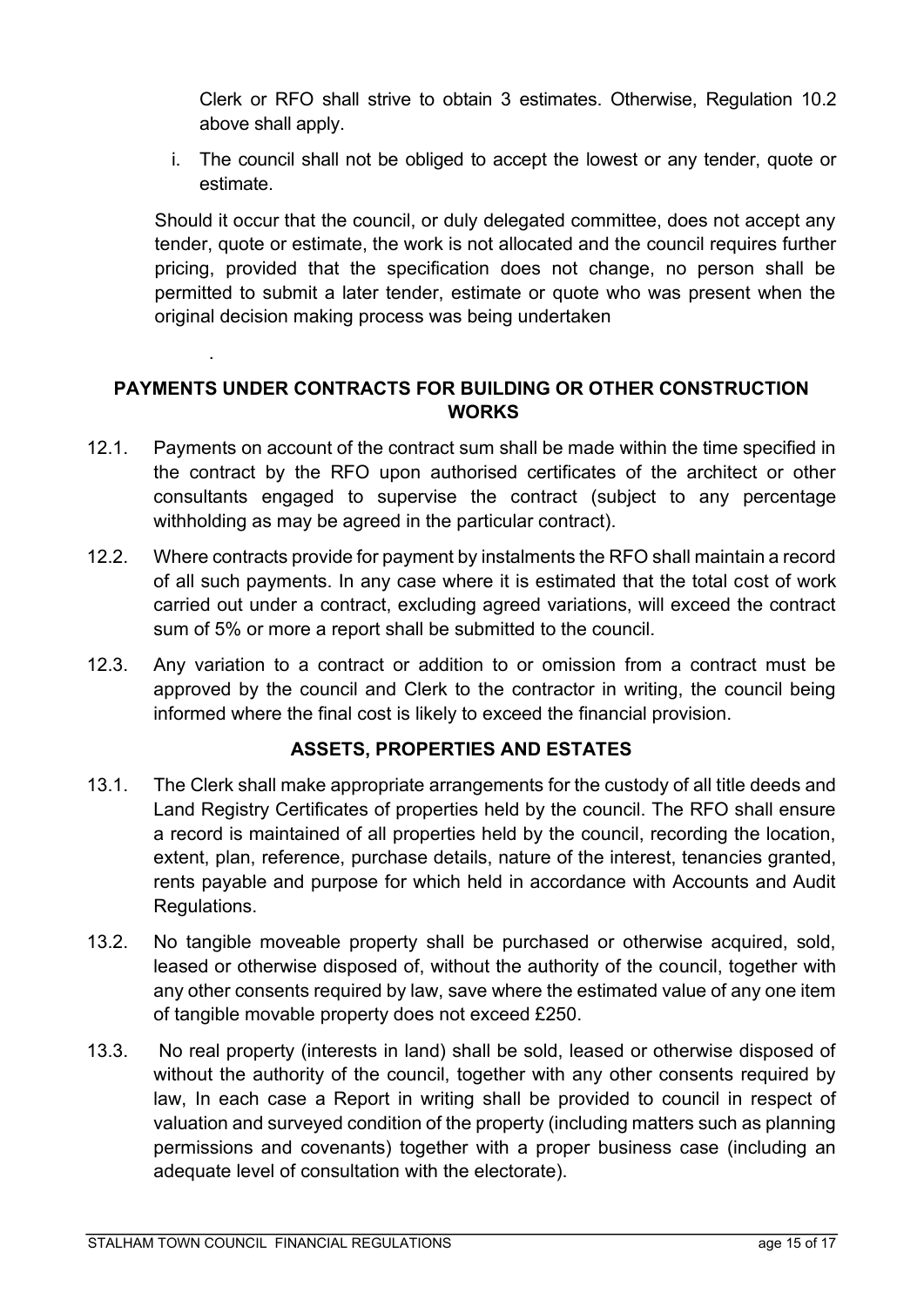- 13.4. No real property (interests in land) shall be purchased or acquired without the authority of the full council. In each case a Report in writing shall be provided to council in respect of valuation and surveyed condition of the property (including matters such as planning permissions and covenants) together with a proper business case (including an adequate level of consultation with the electorate).
- 13.5. Subject only to the limit set in Reg. 13.2 above, no tangible moveable property shall be purchased or acquired without the authority of the full council. In each case a Report in writing shall be provided to council with a full business case.
- 13.6. The RFO shall ensure that an appropriate and accurate Register of Assets and Investments is kept up to date. The continued existence of tangible assets shown in the Register shall be verified at least annually, possibly in conjunction with a health and safety inspection of assets.

#### **INSURANCE**

- <span id="page-15-0"></span>14.1. Following the annual risk assessment (per Financial Regulation 16), the RFO shall effect all insurances and negotiate all claims on the council's insurers.
- 14.2. The RFO shall keep a record of all insurances effected by the council and the property and risks covered thereby and annually review it.
- 14.3. The RFO shall be notified of any loss liability or damage or of any event likely to lead to a claim, and shall report these to council at the next available meeting.
- 14.4. All appropriate members and employees of the council shall be included in a suitable form of security or fidelity guarantee insurance which shall cover the maximum risk exposure as determined annually by the council, or duly delegated committee.

### **CHARITIES**

<span id="page-15-1"></span>15.1. Where the council is sole managing trustee of a charitable body the Clerk and RFO shall ensure that separate accounts are kept of the funds held on charitable trusts and separate financial reports made in such form as shall be appropriate, in accordance with Charity Law and legislation, or as determined by the Charity Commission. The Clerk and RFO shall arrange for any Audit or Independent Examination as may be required by Charity Law or any Governing Document.

#### **RISK MANAGEMENT**

- <span id="page-15-2"></span>16.1. The council is responsible for putting in place arrangements for the management of risk. The Clerk shall prepare, for approval by the council, risk management policy statements in respect of all activities of the council. Risk policy statements and consequential risk management arrangements shall be reviewed by the council at least annually.
- 16.2. When considering any new activity, the Clerk shall prepare a draft risk assessment including risk management proposals for consideration and adoption by the council.